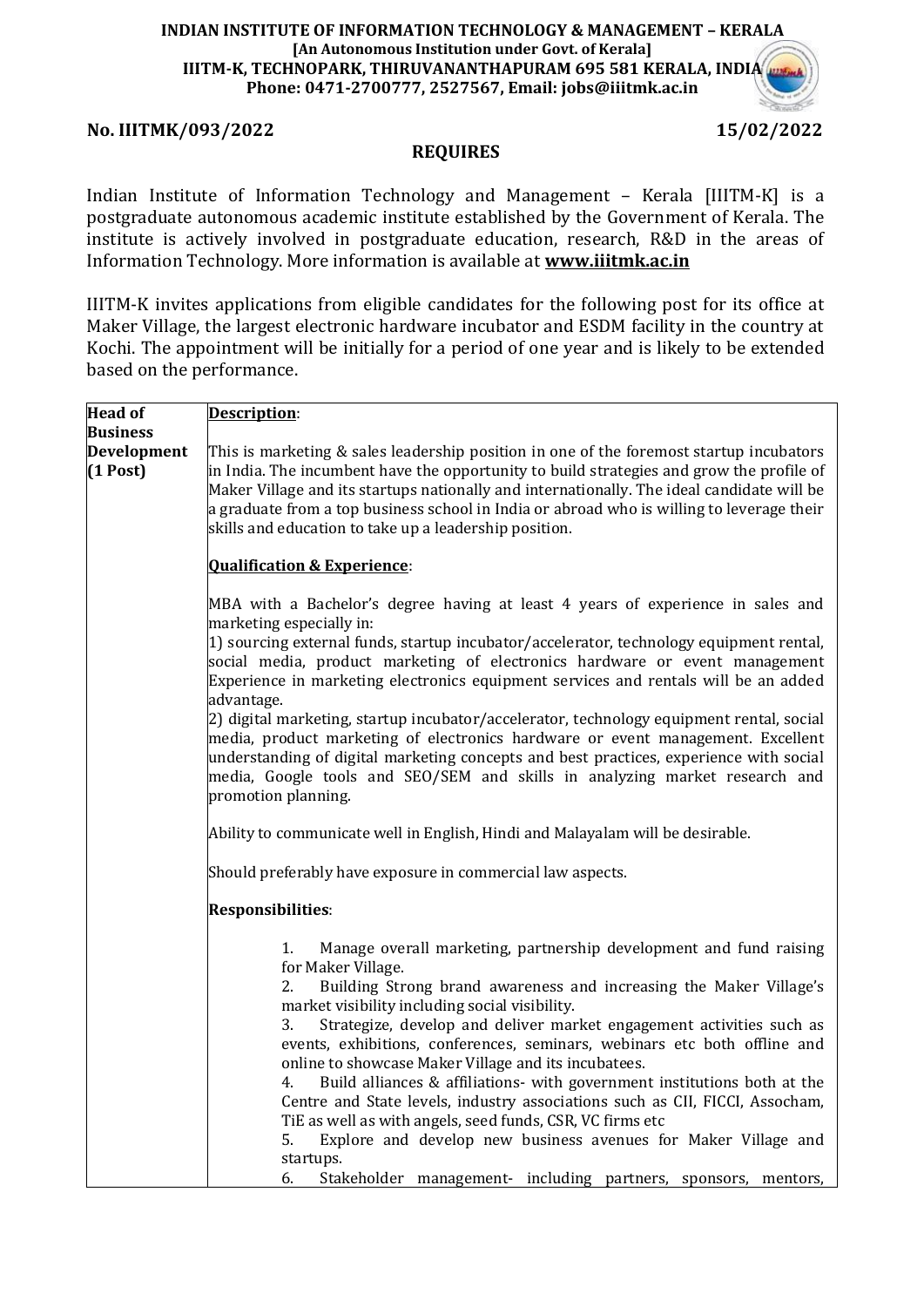|                  | corporates, startups, investors, and other critical stakeholders of the startup                                                                                             |
|------------------|-----------------------------------------------------------------------------------------------------------------------------------------------------------------------------|
|                  | incubator ecosystem.                                                                                                                                                        |
|                  | Support fundraising for incubates at Maker Village from external<br>7.                                                                                                      |
|                  | investors and set up a deal flow for seed investments.                                                                                                                      |
|                  | Streamlining and strategizing steady content and market engagement<br>8.<br>activities across various channels.                                                             |
|                  | Deliver monthly reports on growth and engagement using analytical<br>9.                                                                                                     |
|                  | tools and adjust strategies accordingly.                                                                                                                                    |
|                  | 10. Work closely with CEO, CEO, other Business Development team                                                                                                             |
|                  | members and program management team to deliver a smooth flow of the                                                                                                         |
|                  | overall operations of the incubator                                                                                                                                         |
|                  |                                                                                                                                                                             |
|                  | <b>Remuneration:</b><br>Upto<br>Rs.<br>$70,000/-$<br>depending<br>month<br>the<br>per<br>on                                                                                 |
|                  | qualifications and relevant experience (consolidated).                                                                                                                      |
|                  | Age Limit: 40 yrs. as on date of notification.                                                                                                                              |
|                  |                                                                                                                                                                             |
|                  | Location: Kochi, Kerala, India                                                                                                                                              |
|                  | <b>Description:</b>                                                                                                                                                         |
| Project          |                                                                                                                                                                             |
| <b>Assistant</b> | This is a Project Assistant position in one of the foremost startup incubators in India.                                                                                    |
|                  | Maker Village is the largest electronic hardware incubator and ESDM facility in the<br>country, which is a pioneering startup initiative of the Ministry of Electronics and |
| $(2$ posts)      | Information Technology, Government of India with the Indian Institute of Information                                                                                        |
|                  | Technology, Trivandrum as the implementation agency and Kerala Startup Mission as                                                                                           |
|                  | the supporting partner.                                                                                                                                                     |
|                  |                                                                                                                                                                             |
|                  | <b>Qualification &amp; Experience:</b>                                                                                                                                      |
|                  | The candidate shall hold graduation in any discipline and preferably with MBA Post                                                                                          |
|                  | Graduation degree (any specialization). Experience in start-up ecosystem desirable.                                                                                         |
|                  | <b>Responsibilities:</b>                                                                                                                                                    |
|                  | Responsible for Program execution activities,<br>$\bullet$                                                                                                                  |
|                  | Interact & Communicate with Startups incubated under various schemes.<br>$\bullet$                                                                                          |
|                  | Interact with Govt Stakeholders associated with the programs.<br>$\bullet$<br>Carry out all the documentation related to the project.                                       |
|                  | $\bullet$<br>Generate progress reports<br>$\bullet$                                                                                                                         |
|                  | Update portals                                                                                                                                                              |
|                  | Attended review meetings.                                                                                                                                                   |
|                  | Schedule project review meetings with start-ups.                                                                                                                            |
|                  | <b>Perks and Benefits:</b>                                                                                                                                                  |
|                  | Experience of working in a dynamic start-up ecosystem.                                                                                                                      |
|                  | Opportunity to expand professional network.                                                                                                                                 |
|                  | Gain new perspectives and access to the innovation lifecycle.                                                                                                               |
|                  | Opportunity to interact with innovators, and other stakeholders.<br>$\bullet$                                                                                               |
|                  |                                                                                                                                                                             |
|                  | <b>Remuneration:</b> Rs 15,000/- per month (consolidated)                                                                                                                   |
|                  | Age Limit: Up to 35 yrs. as on the date of notification.                                                                                                                    |
|                  |                                                                                                                                                                             |
|                  | Location: Kochi, Kerala, India                                                                                                                                              |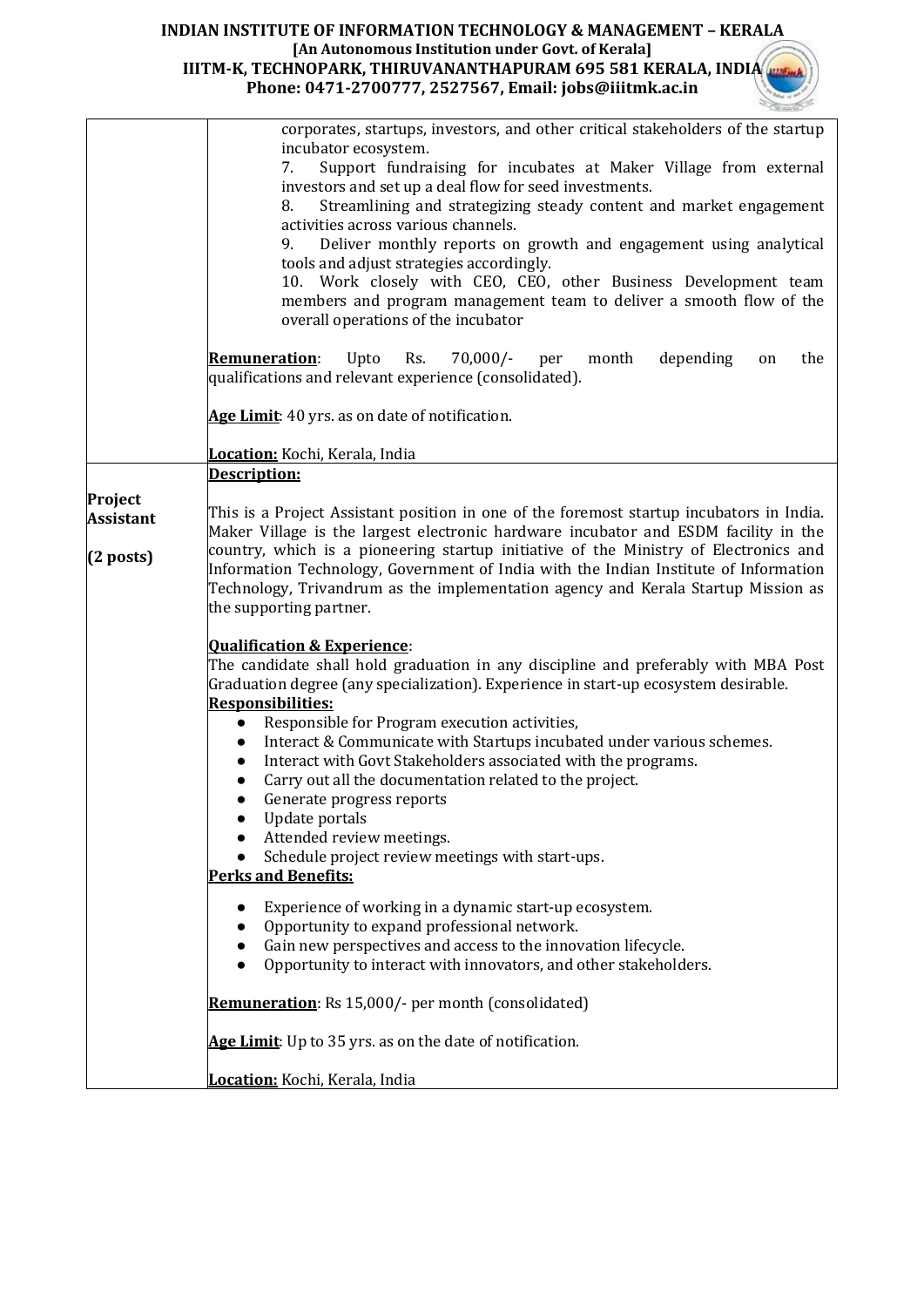| Content                                                                         | Description:                                                                                                                                                                                                                                                                                                                                                                                                                                                                                                                                                                                                                                                                                                                                                                                                                                                                                                                                                                                                                                                                                                                                                                                                                                                                                                                                                                                                                                                                                                                            |  |
|---------------------------------------------------------------------------------|-----------------------------------------------------------------------------------------------------------------------------------------------------------------------------------------------------------------------------------------------------------------------------------------------------------------------------------------------------------------------------------------------------------------------------------------------------------------------------------------------------------------------------------------------------------------------------------------------------------------------------------------------------------------------------------------------------------------------------------------------------------------------------------------------------------------------------------------------------------------------------------------------------------------------------------------------------------------------------------------------------------------------------------------------------------------------------------------------------------------------------------------------------------------------------------------------------------------------------------------------------------------------------------------------------------------------------------------------------------------------------------------------------------------------------------------------------------------------------------------------------------------------------------------|--|
| <b>Creator</b><br>cum<br><b>Social</b><br>Media<br><b>Handler</b><br>$(1$ Post) | This is a Content Writer cum social media handling position in one of the foremost<br>startup incubators in India. Maker Village is the largest electronic hardware incubator<br>and ESDM facility in the country, which is a pioneering startup initiative of the Ministry<br>of Electronics and Information Technology, Government of India with the Indian<br>Institute of Information Technology, Trivandrum as the implementation agency and<br>Kerala Startup Mission as the supporting partner. The ideal candidate will be a graduate<br>from an Engineering College in India or abroad who is willing to leverage their skills and<br>education to take up a Technical Intern position.<br><b>Qualification &amp; Experience</b><br>1. Degree or Diploma in visual communication or any other design-related field.<br>2. Minimum 5 years of experience with a good portfolio.<br>3. The candidate should have experience in Designing graphic content, illustrations, and<br>infographics and should have hands-on experience with design apps like Adobe<br>Photoshop,<br>Adobe<br>Illustrator,<br>CorelDRAW<br>other<br>and<br>design<br>software.<br>4. Knowledge of technologies including CSS3, JavaScript, HTML5 and WordPress.<br><b>Responsibilities:</b><br>The selected candidate shall be responsible for graphic design, digital content creation,<br>web management including database and server integration, etc for creating the right<br>kind of visibility for Maker Village.<br><b>Perks and Benefits:</b> |  |
|                                                                                 | Experience of working in a dynamic start-up ecosystem.<br>$\bullet$<br>Opportunity to expand professional network<br>Gain new perspectives and access to the innovation lifecycle.<br>Opportunity to interact with innovators, and other stakeholders.<br><b>Remuneration:</b> Rs 25,000/- per month (consolidated)                                                                                                                                                                                                                                                                                                                                                                                                                                                                                                                                                                                                                                                                                                                                                                                                                                                                                                                                                                                                                                                                                                                                                                                                                     |  |
|                                                                                 | Age Limit: 35 yrs. as on the date of notification.<br>Location: Kochi, Kerala, India                                                                                                                                                                                                                                                                                                                                                                                                                                                                                                                                                                                                                                                                                                                                                                                                                                                                                                                                                                                                                                                                                                                                                                                                                                                                                                                                                                                                                                                    |  |
| <b>Assistant</b><br>Administratio<br>n<br>Housekeeping<br>$(1$ Post)            | <b>Description</b><br>This is an Assistant - Administration & Housekeeping position in one of the foremost<br>& startup incubators in India. Maker Village is the largest electronic hardware incubator<br>and ESDM facility in the country, which is a pioneering startup initiative of the Ministry<br>of Electronics and Information Technology, Government of India with Indian Institute of<br>Information Technology, Trivandrum as the implementation agency and Kerala Startup<br>Mission as the supporting partner                                                                                                                                                                                                                                                                                                                                                                                                                                                                                                                                                                                                                                                                                                                                                                                                                                                                                                                                                                                                             |  |
|                                                                                 | <b>Qualification &amp; Experience</b><br>The candidate shall hold a graduation degree in any discipline with 1-year experience in<br>administration & housekeeping.<br>0R<br>The candidate shall hold a Plus Two with a minimum of 4 years of experience in admi<br>housekeeping and certificate course in data entry & office procedures.<br>OR<br>The candidate shall hold SSLC with a minimum of 6 years of experience in admit<br>housekeeping and a certificate course in data entry & office procedures.<br>Duties & Responsibilities:                                                                                                                                                                                                                                                                                                                                                                                                                                                                                                                                                                                                                                                                                                                                                                                                                                                                                                                                                                                            |  |
|                                                                                 | Responsible for general administration activities                                                                                                                                                                                                                                                                                                                                                                                                                                                                                                                                                                                                                                                                                                                                                                                                                                                                                                                                                                                                                                                                                                                                                                                                                                                                                                                                                                                                                                                                                       |  |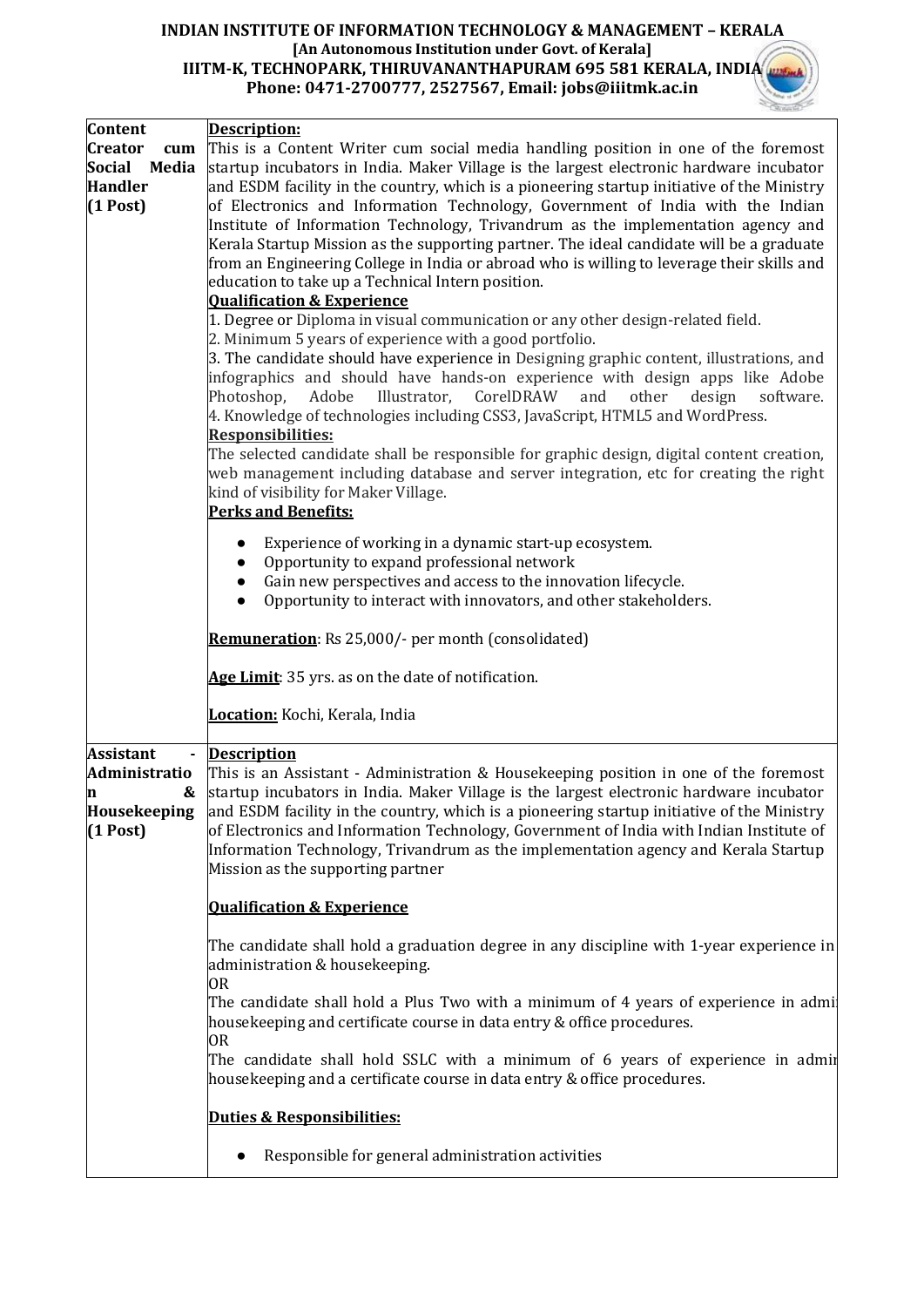|                                    | Maintain office records,<br>$\bullet$                                                                                                                                                                                                                                                                                                                                                                                                                                                     |  |  |  |
|------------------------------------|-------------------------------------------------------------------------------------------------------------------------------------------------------------------------------------------------------------------------------------------------------------------------------------------------------------------------------------------------------------------------------------------------------------------------------------------------------------------------------------------|--|--|--|
|                                    | Maintain attendance, vehicle log sheet,                                                                                                                                                                                                                                                                                                                                                                                                                                                   |  |  |  |
|                                    | Receipt & dispatches of official correspondence.<br>$\bullet$                                                                                                                                                                                                                                                                                                                                                                                                                             |  |  |  |
|                                    | Supporting day to day activities of Maker Village                                                                                                                                                                                                                                                                                                                                                                                                                                         |  |  |  |
|                                    | Maintenance of assets,<br>$\bullet$                                                                                                                                                                                                                                                                                                                                                                                                                                                       |  |  |  |
|                                    | Housekeeping                                                                                                                                                                                                                                                                                                                                                                                                                                                                              |  |  |  |
|                                    | Petty purchases.                                                                                                                                                                                                                                                                                                                                                                                                                                                                          |  |  |  |
|                                    | <b>Perks and Benefits</b>                                                                                                                                                                                                                                                                                                                                                                                                                                                                 |  |  |  |
|                                    | A good platform to learn about and contribute to the startup ecosystem<br>Exposure to the office administration, event management<br>Opportunity to expand professional network<br>Gain new perspectives and access to the innovation lifecycle.<br>Opportunity to interact with innovators, and other stakeholders.                                                                                                                                                                      |  |  |  |
|                                    | Remuneration: Rs. 15,000/- per month (Consolidated)                                                                                                                                                                                                                                                                                                                                                                                                                                       |  |  |  |
|                                    | Age Limit: 45 yrs. as on the date of notification.                                                                                                                                                                                                                                                                                                                                                                                                                                        |  |  |  |
|                                    | Location: Kochi, Kerala, India                                                                                                                                                                                                                                                                                                                                                                                                                                                            |  |  |  |
| <b>Technical</b>                   | Description:                                                                                                                                                                                                                                                                                                                                                                                                                                                                              |  |  |  |
| Intern<br>Mechanical<br>$(1$ post) | This is a Technical Intern Mechanical position in one of the foremost startup incubators<br>in India. Maker Village is the largest electronic hardware incubator and ESDM facility in<br>the country, which is a pioneering startup initiative of the Ministry of Electronics and<br>Information Technology, Government of India with the Indian Institute of Information<br>Technology, Trivandrum as the implementation agency and Kerala Startup Mission as<br>the supporting partner. |  |  |  |
|                                    | <b>Qualification &amp; Experience:</b><br>The candidate shall be a 3-year diploma or 2-year ITI holder in Mechanical<br>Engineering or allied courses with minimum of 60% marks or equivalent<br>CGPA from a recognized University/Educational Institution<br>Experience in 3 Axis VMC, 3D printers, Lathe machine, and Laser Cutter<br>$\bullet$<br>Machine is desirable.                                                                                                                |  |  |  |
|                                    | The ability to communicate well in English, Hindi, and Malayalam will be<br>$\bullet$<br>desirable.                                                                                                                                                                                                                                                                                                                                                                                       |  |  |  |
|                                    | Should preferably have exposure in designing and manufacturing using<br>computer numerical controls (CNC).                                                                                                                                                                                                                                                                                                                                                                                |  |  |  |
|                                    | Responsibilities:<br>Support technical team for conducting the regular maintenance,<br>1.<br>programming and operation of the Haas 3 Axis VMC, 3D printers,<br>Lathe machine and Laser Cutter Machine.                                                                                                                                                                                                                                                                                    |  |  |  |
|                                    | Support the technical documentation.<br>2.                                                                                                                                                                                                                                                                                                                                                                                                                                                |  |  |  |
|                                    | 3.<br>Daily update the operational status of equipment and execute<br>Troubleshooting, repairing and calibration equipment under the<br>supervision of the concerned officer.                                                                                                                                                                                                                                                                                                             |  |  |  |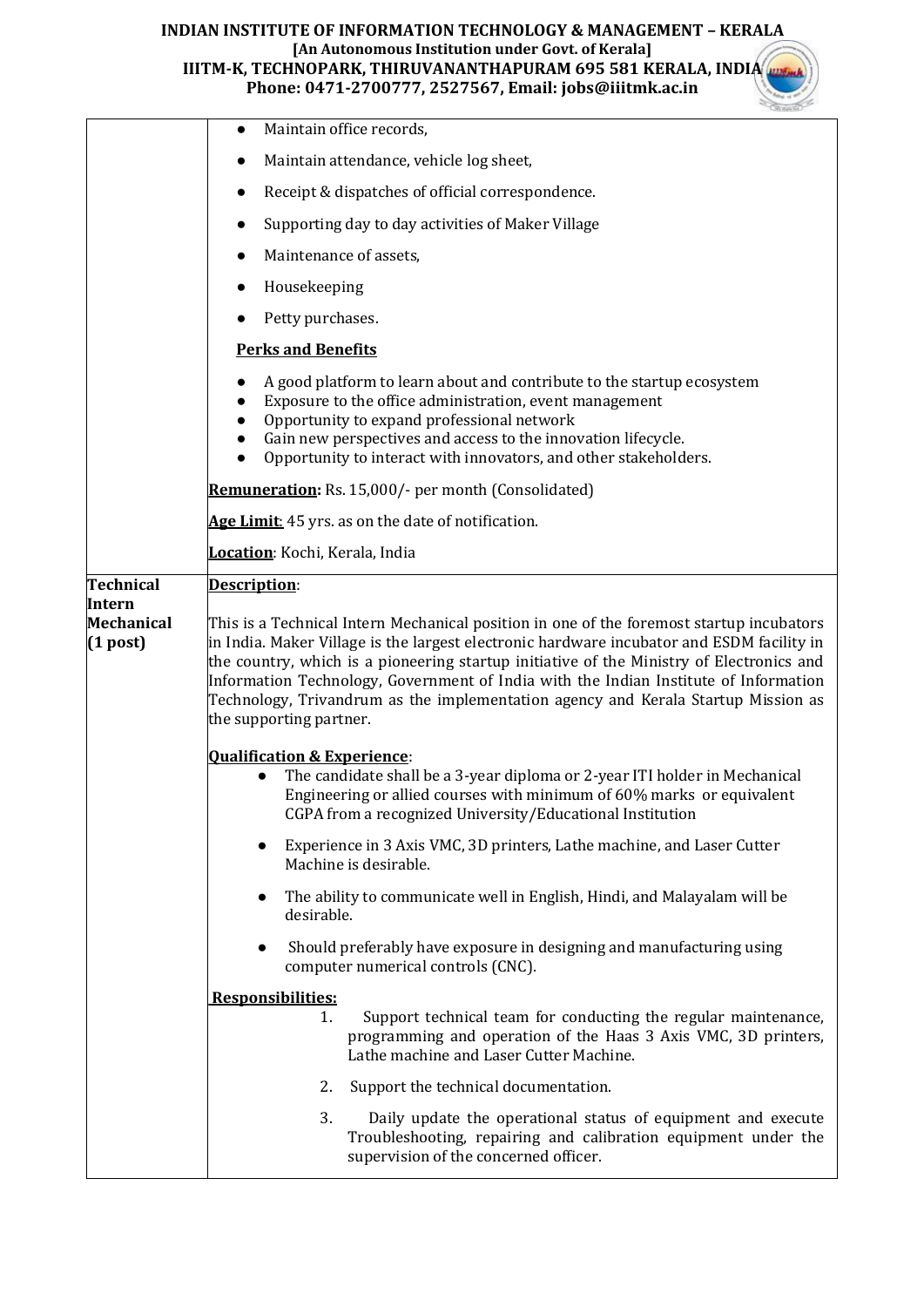|                                  | Support technical team in providing services over the machine to<br>4.<br>companies.                                                                                                                                                                                                                                                                                                                                                                                                                                                                                                                                                                                      |
|----------------------------------|---------------------------------------------------------------------------------------------------------------------------------------------------------------------------------------------------------------------------------------------------------------------------------------------------------------------------------------------------------------------------------------------------------------------------------------------------------------------------------------------------------------------------------------------------------------------------------------------------------------------------------------------------------------------------|
|                                  | Support the purchase and installation of new equipment and modify<br>5.<br>current installations under the supervision of the Officer concerned<br>and other related facilitation works.                                                                                                                                                                                                                                                                                                                                                                                                                                                                                  |
|                                  | <b>Perks and Benefits</b>                                                                                                                                                                                                                                                                                                                                                                                                                                                                                                                                                                                                                                                 |
|                                  | Experience of working in a dynamic start-up ecosystem.<br>$\bullet$<br>Hands-on experience with advanced laboratory facilities having state of the<br>$\bullet$<br>art Vertical Machining Center, 3D Printers and industry leading equipment.<br>Opportunity to expand professional network<br>Exposure to the product development stages from designing to mass<br>$\bullet$<br>production<br>Gain new perspectives and access to the innovation lifecycle.<br>Opportunity to interact with innovators, and other stakeholders.<br>Internship Experience Certificate at the end of the program.<br>$\bullet$                                                             |
|                                  | Remuneration: Unpaid for the first two months. Based on performance evaluation Rs.<br>5000/- per month (consolidated) for the next four months                                                                                                                                                                                                                                                                                                                                                                                                                                                                                                                            |
|                                  | Age Limit: 26 yrs. as on the date of notification                                                                                                                                                                                                                                                                                                                                                                                                                                                                                                                                                                                                                         |
|                                  | Location: Kochi, Kerala, India                                                                                                                                                                                                                                                                                                                                                                                                                                                                                                                                                                                                                                            |
| <b>Technical</b><br>Intern       | Description:                                                                                                                                                                                                                                                                                                                                                                                                                                                                                                                                                                                                                                                              |
| <b>Electronics</b><br>$(1$ post) | This is a Technical Intern (Electronics) position in one of the foremost startup<br>incubators in India. Maker Village is the largest electronic hardware incubator and<br>ESDM facility in the country, which is a pioneering startup initiative of the Ministry of<br>Electronics and Information Technology, Government of India with Indian Institute of<br>Information Technology, Trivandrum as the implementation agency and Kerala Startup<br>Mission as the supporting partner.                                                                                                                                                                                  |
|                                  | <b>Qualification &amp; Experience:</b><br>• The candidate shall be a 3-year diploma or 2-year ITI holder in electronics or<br>allied courses, with a minimum of 60% marks or equivalent CGPA from a<br>recognized University/Educational Institution.<br>Experience in the electronics lab or any DIY center is desirable.                                                                                                                                                                                                                                                                                                                                                |
|                                  | <b>Responsibilities:</b>                                                                                                                                                                                                                                                                                                                                                                                                                                                                                                                                                                                                                                                  |
|                                  | • Monitor the proper operation of electronics test and measurement equipment<br>and laboratory; Monitor the distribution of development boards to start-<br>ups.                                                                                                                                                                                                                                                                                                                                                                                                                                                                                                          |
|                                  | • Support technical team for conducting the regular maintenance and operation<br>of the mass production facility (SMT), 3D printer lab and electronics lab<br>Support the technical documentation<br>Daily update the operational status of equipment and execute<br>$\bullet$<br>troubleshooting, repairing, and calibration equipment under the<br>supervision of the officer concerned<br>Support technical team in providing services over the machine to companies<br>Support the purchase and installation of new equipment and modify current<br>$\bullet$<br>installations under the supervision of the Officer concerned and other<br>related facilitation works |